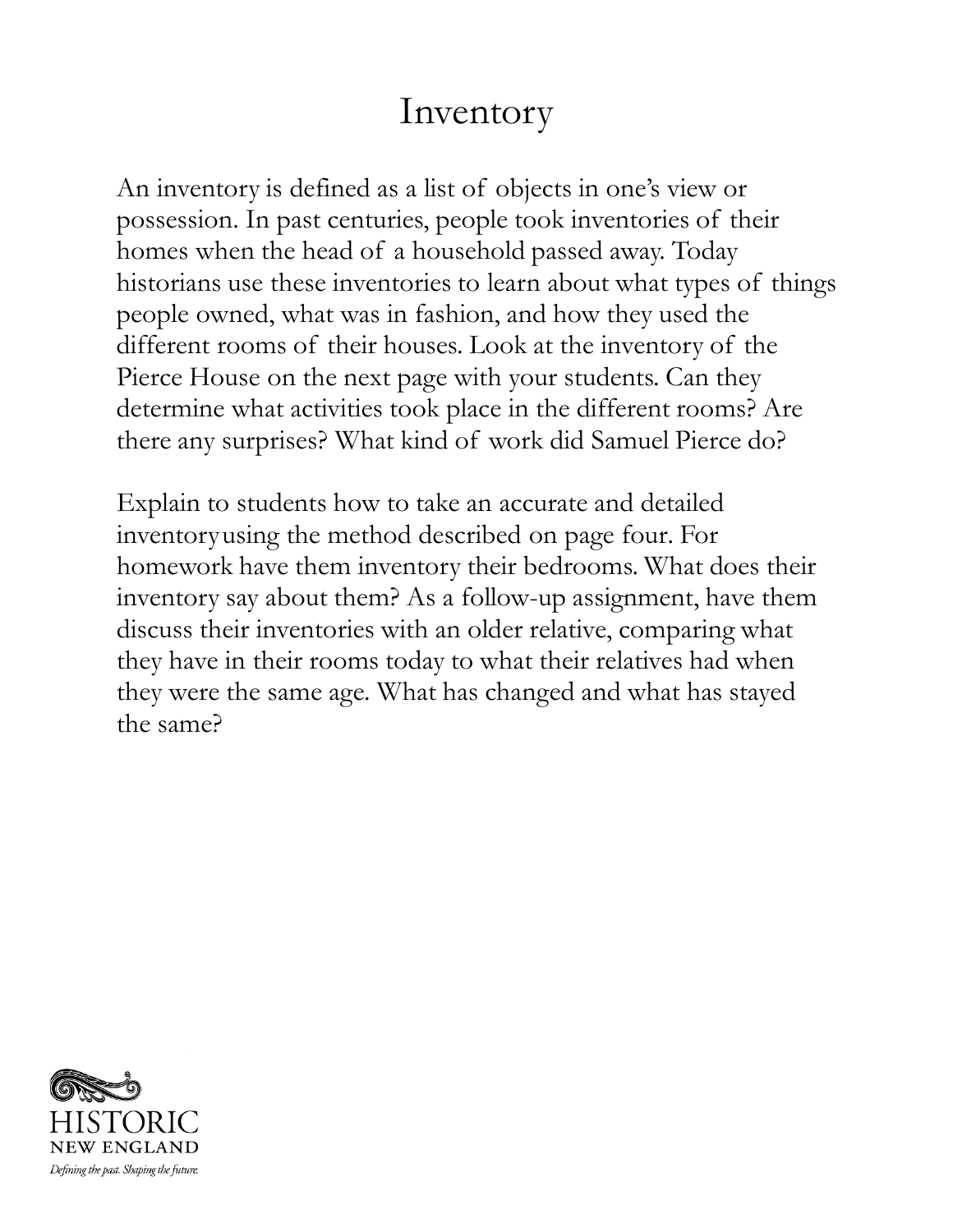## Selections from the 1768 inventory of the Pierce House Samuel Pierce (1702-1768)

East Chamber: Best bed & Furniture with China Curtains The 2d Bed and Furniture Seven Sheets Bed and Furniture

East Lower Chamber: a Bed and Furniture a Desk a large round Table Six blk Chairs a Chest with two draws looking Glass Five Table cloths Six best pillow cases eight small spoons a side Saddle a clock or Time piece Three brass Kittle three iron skillets two brass Candlesticks

West Lower Room: Spear & large Iron Spoon Andiron, three trammels, Gridiron & chafin dish Bread Toaster five Iron Potts, one kettle Stone Ware, Earthen Ware, frying pan Trays, Pails, churns, & cheese press

Out door Moveables: Broad ax and adze Two Hoes & Spade & Shovel & Iron bar Chain Yokes & Horse Tackling the Shop Tools Carts & Wheels & Plows a Canoe a Horse saddle & Bridle a Yoke of oxen Five cows 4 Young Cattle Four swine  $f_{15}:10:$  a Grind stone The Mansion House The Barn Corn House and Shop Hay in the Barn The Home lot containing twenty acres

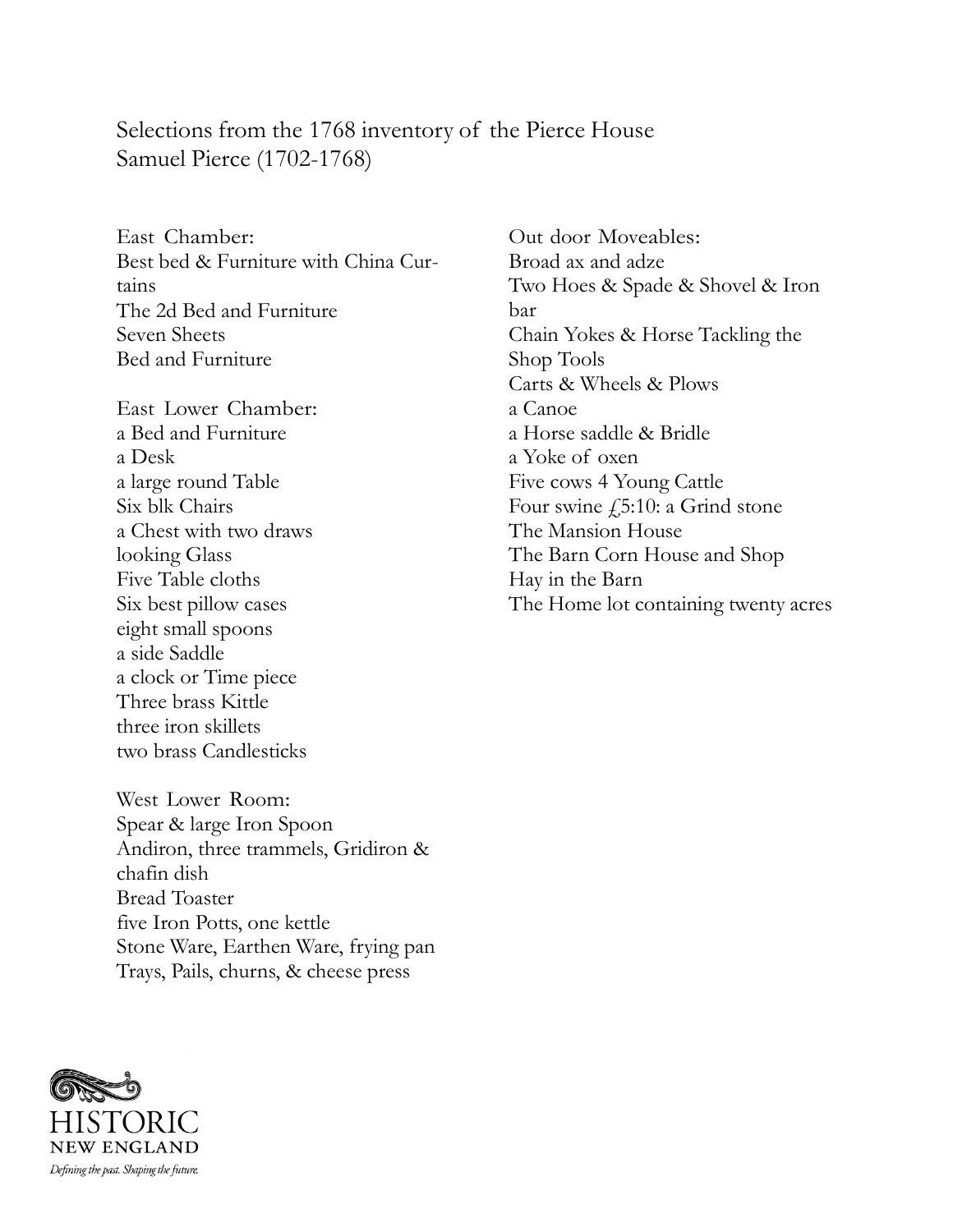## Inventory Method

- 1. Choose the boundaries of the space to be inventoried.
- 2. Enter the room through a doorway and look to the right. Record every object that rests directly on the floor. Be descriptive. Remember that someone reading this inventory a hundred years from now should be able to understand what the object is. For example: do not write "rug" instead, write "dark blue and white striped area rug."
- 3. Continue to move around the room, listing this first layer of objects, until you are back at the beginning point. This first "loop" often includes rugs and large pieces of furniture.
- 4. Once you are back to the beginning point, move around the room a second time recording the things that sit on the objects you just listed. The second loop often includes tablecloths and things on shelves.
- 5. Once you return to the beginning, list everything hanging on the walls, or things above the things that rest on the floor. This loop often includes curtains and pictures.
- 6. Finally, list the things that hang from the ceiling.